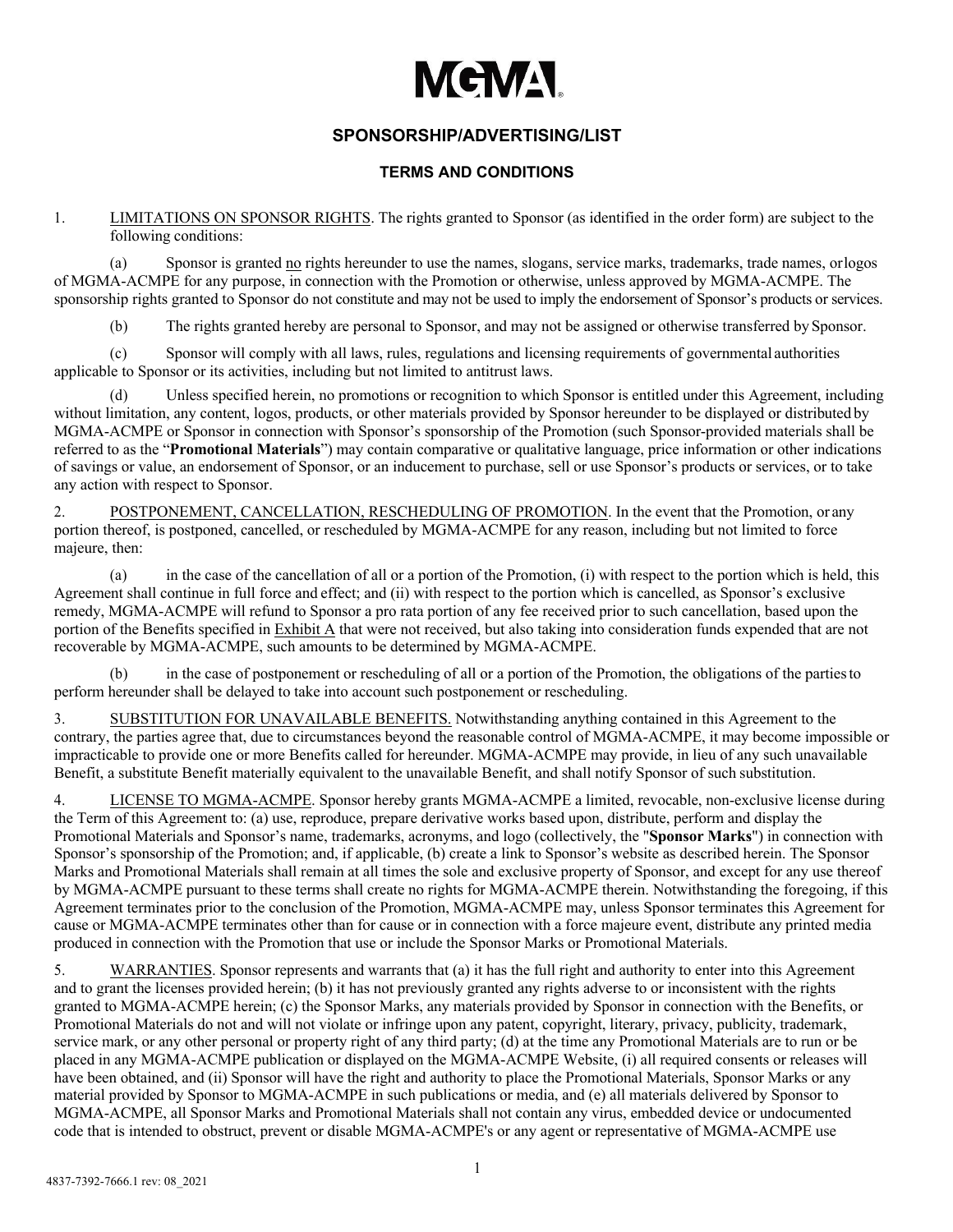thereof or otherwise contain any other computer programming routines that are intended to damage, detrimentally interfere with, surreptitiously intercept or expropriate any system, or data.

In the event Sponsor receives any list of members or aggregated list of third parties provided by MGMA-ACMPE to Sponsor, this list or aggregated content shall be owned and controlled by MGMA-ACMPE and Sponsor shall only have access to such list(s) for internal business purposes and shall adhere to all instructions provided by MGMA-ACMPE regarding such list.

#### 6. APPROVALS AND FORMATTING.

The form, content and presentation of each Benefit which is not produced by MGMA-ACMPE (e.g. printed materials, videos, electronic displays) are subject to advance written approval by MGMA-ACMPE. For each Benefit that includes Promotional Materials or other material to be broadcast, published, distributed, displayed or made public, or any materials related to the marketing of the Promotion, including without limitation any electronic communication or display, publications, printedmaterials, videos, telecast, broadcast, or any other communication or promotional item whatsoever that references the Promotion or MGMA-ACMPE, Sponsor shall prepare and produce, at Sponsor's expense, and deliver such materials in final form (or samples or mock-ups) to MGMA- ACMPE for its prior written approval, such approval not to be unreasonably withheld or delayed, in each case as instructed by MGMA-ACMPE in order to provide reasonable notice and adequate opportunity to review (and revise if necessary) prior to the first date on which such material is to be made public. MGMA- ACMPE shall have the right to withdraw its approval if any such uses depart materially from previously approved submissions. MGMA-ACMPE shall have the right to approve and request alterations of all such materials, at any time, whether prior to or following any use thereof by MGMA-ACMPE.

(b) If a Benefit includes any web links, e-mail messages or electronic newsletters to be sent by MGMA-ACMPE hereunder, Sponsor agrees to provide MGMA-ACMPE a graphical file image of Sponsor's logo, with hyperlinks to Sponsor's Website Home Page specified in Exhibit A, in the format requested by MGMA-ACMPE and otherwise according to MGMA-ACMPE's specifications.

(c) The specific placement, appearance, and operation of any Promotional Materials and any links, includingthe loading of an intermediate URL before the user is connected to Sponsor's website, shall be determined by MGMA-ACMPE in its sole discretion. Sponsor shall be responsible for any additional costs incurred by MGMA-ACMPE resulting from the failure of any materials or inserts furnished to MGMA-ACMPE to meet MGMA-ACMPE's specifications or the failure to deliver thePromotional Materials in a timely manner. Promotional Materials or samples provided by Sponsor to MGMA-ACMPE will not be returned unless expressly requested by Sponsor. Returns will be made at Sponsor's expense. Sponsor assumes all risk of loss and costs in connection with all submissions.

(d) MGMA-ACMPE shall use commercially reasonable efforts to include Sponsor's Promotional Materials in such publications as are designated in Exhibit A, but is not responsible for any non-material, inadvertent failure to include Sponsor's Promotional Materials in a non-material portion of such publications or for the content of any Promotional Materials, includingany errors or omissions contained therein or the production quality thereof.

#### 7. ADDITIONAL INTERNET PROVISIONS.

(a) Sponsor acknowledges that the Internet is not an error-free network, that transmissions made thereon may not be completed or may contain errors or omissions, and that the Internet, or portions thereof, including the link to Sponsor's website, may become inaccessible or inoperable, in whole or in part, at any time, and that MGMA-ACMPE shall not be responsible for any loss or damage to Sponsor resulting from any such failure.

(b) Notwithstanding anything in this Agreement to the contrary, MGMA-ACMPE shall have the right to immediately terminate the display of any link between the MGMA-ACMPE website and Sponsor's website or cease the operation of the MGMA-ACMPE website or the transmission of the electronic communications specified in Exhibit A, if such link or transmission could reasonably be deemed to expose MGMA-ACMPE to a risk of liability from any third party.

8. DISCLAIMER. While MGMA-ACMPE desires that the Promotion be successful for it, its members and Sponsor, it disclaims any express or implied warranty, including but not limited to the implied warranties of merchantability and fitness for a particular purpose, and all warranties arising from course of dealing, usage, trade practice and any warranty with respect to success or results for Sponsor.

9. LIMITATION OF LIABILITY. THE PARTIES AGREE THAT IN NO EVENT SHALL EITHER PARTY'S LIABILITY HEREUNDER EXCEED THE AMOUNT OF THE SPONSORSHIP FEE ACTUALLY PAID BY SPONSOR. IN NO EVENT SHALL EITHER PARTY BE LIABLE FOR ANY LOSS OF INCOME, PROFIT, OR INCIDENTAL OR CONSEQUENTIAL DAMAGES OF ANY NATURE.

#### 10. RELEASE AND INDEMNIFICATION.

(a) Sponsor Indemnification of MGMA-ACMPE. Sponsor shall indemnify MGMA-ACMPE, and its officers, directors, employees and agents, and hold such parties harmless from and against any and all liabilities, lawsuits, damages, claims, payments, judgements, costs and expenses (including reasonable attorney's fees) as a result of any third party claim or cause of action arising out of or relating to: (a) Sponsor's performance of or failure to perform its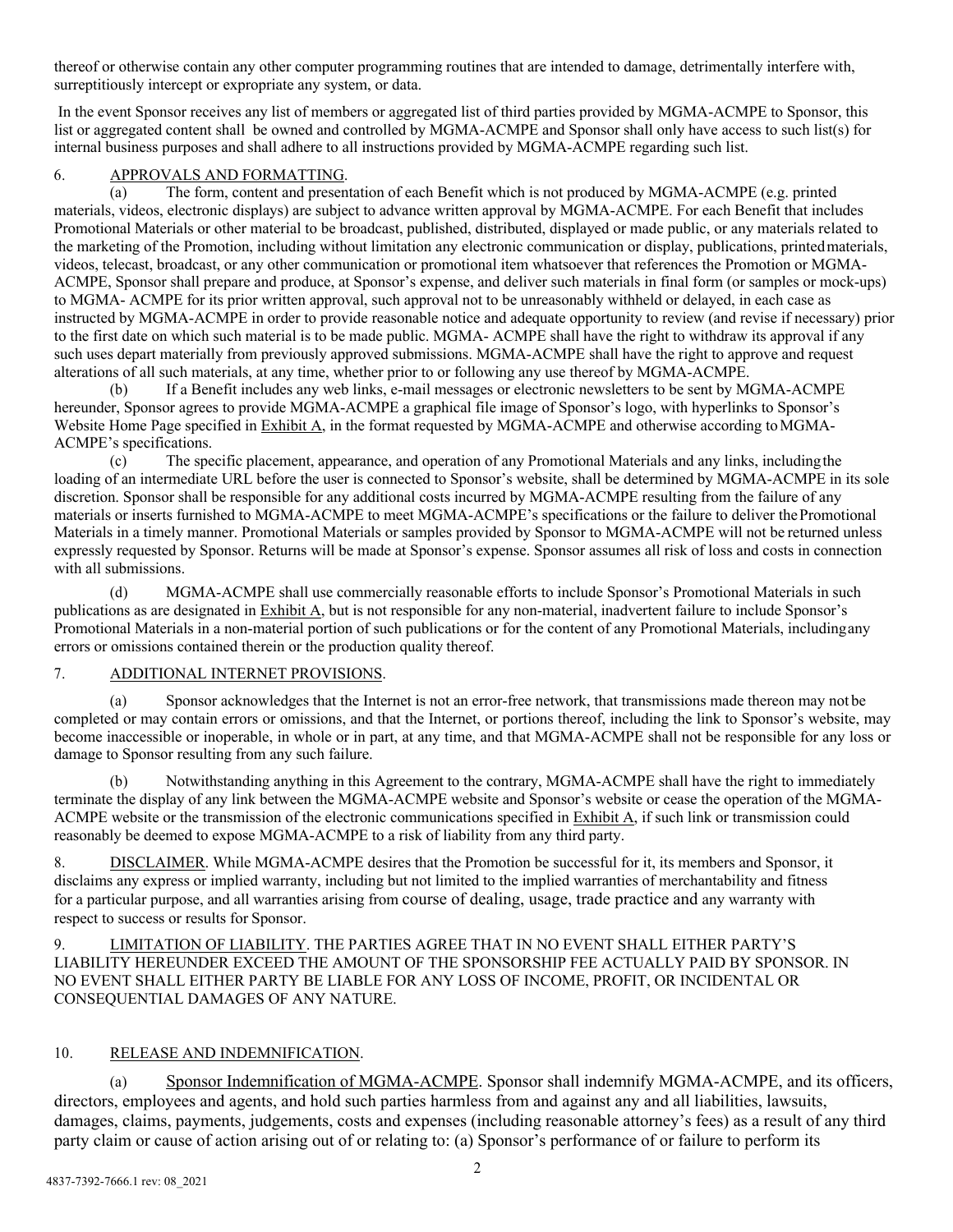obligations under this Agreement; (b) any breach of the covenants, representations and warranties given to MGMA-ACMPE by Sponsor under this Agreement; or (c) any claim or cause of action against MGMA-ACMPE alleging that the content or any materials provided by Sponsor pursuant to the terms of this Agreement infringes or violates, or otherwise harms, the rights of any third party, or arising out of any of Sponsor's products, services, promotions, marketing, Sponsor's Marks, or its website.

11. RISK OF LOSS/INSURANCE. Sponsor acknowledges and agrees that neither MGMA-ACMPE nor, if applicable, the facility at which the promotional activities may be located carries insurance for or will be responsible for loss of or damage to Sponsor's property. Sponsor shall obtain such insurance on its property and for its liability as it elects. In addition, Sponsor shall obtain and maintain at its own expense a standard General Commercial Liability Policy. Sponsor releases, waives and discharges any claim, demand, or cause of action that it may have against MGMA-ACMPE for any loss, damage, claim or cause of action of any kind covered under Sponsor's insurance policies. Sponsor shall provide MGMA-ACMPE with such evidence of coverage as may be requested.

12. DEFAULT. If Sponsor violates any of the terms of this Agreement, MGMA-ACMPE may take such actions as it deems appropriate in its sole discretion including but not limited to terminating the Agreement and exercising any remedies it may have hereunder or under applicable law. Notwithstanding anything to the contrary contained herein, if Sponsor has defaulted in its performance under the terms of this Agreement, MGMA-ACMPE will not be liable for refunds of any fees paid by Sponsor, and Sponsor shall not receive any refunds, hereunder and MGMA-ACMPE may seek additional remedies as appropriate hereunder.

13. RESERVATION OF PUBLICITY/MEDIA RIGHTS AND APPROVAL OF SPONSOR MARKETING. MGMA-ACMPE retains all rights of publicity in connection with the Promotion and shall direct and control all marketing efforts in connection with the Promotion. Unless approved in advance and in writing by MGMA-ACMPE (such approval not to be unreasonably withheld or delayed), Sponsor shall not initiate or direct any communication or promotion of any Promotional Materials to participants or third parties related to the marketing of the Promotion or any other communication or promotional item whatsoever that references MGMA-ACMPE.

14. ADVERTISING. the following terms and conditions apply:

(a) All Advertisements and the format thereof are subject to MGMA-ACMPE's prior approval, such approval not to be unreasonably withheld or delayed. MGMA-ACMPE reserves the right to reject or cancel any Advertisement prior to publication or thereafter for any reason at any time without liability. If MGMA-ACMPE exercises such right for reasons other than a breach of this Agreement by Sponsor (for purposes of this Section 14, "**Advertiser**") or any designated agency (for purposes of this Section 14, "**Agency**"), it will refund all amounts paid by Advertiser or Agency hereunder. All Advertising materials provided by Advertiser (or Sponsor) pursuant to this Agreement shall constitute Promotional Materials for purposes of this Agreement and shall comply with all obligations, warranties and restrictions related to Promotional Materials herein.

(b) Mechanical, formatting and technical specifications, as outlined by MGMA-ACMPE, must be followed. All such materials must be received by MGMA-ACMPE by the materials deadline in order to fulfill this Benefit. Advertiser/Agency shall be responsible for any additional costs incurred by MGMA-ACMPE resulting from the failure of any materials or inserts furnished to MGMA- ACMPE to meet MGMA-ACMPE's specifications or the failure to deliver the Advertisement in a timely manner and according to MGMA-ACMPE's technical specifications.

(c) If MGMA-ACMPE is unable to set any Advertisement in the type or style requested, it may set such Advertisement in such other type or styles as in its opinion most nearly corresponds thereto, and the Advertisement may be inserted without submission of proof. Where material furnished by the Advertiser or Agency occupies more space than specified in the insertion order, or this agreement, MGMA-ACMPE shall communicate with the Advertiser or Agency for definite instructions. If MGMA-ACMPE is unable to secure definite instructions from the Advertiser or Agency, it has the discretion to reduce the material to fit or omit the Advertising.

(d) In no event shall MGMA-ACMPE be held liable as the result of any error, delay or omission beyond MGMA-ACMPE's reasonable control, including, without limitation, any strike, fire, accident, or other acts of God. MGMA-ACMPE shall not be liable or responsible for the content of the Advertisement, including any errors or omissions contained in the Advertisement submitted to it or for the production quality of the Advertisement. Advertisement in MGMA-ACMPE's publications or on MGMA-ACMPE's Website shall not constitute or be used to imply an endorsement by MGMA-ACMPE of Advertiser's product or services. MGMA-ACMPE makes no representations or warranties with respect to the quality or the appearance of the Advertisement, and in no event shall MGMA-ACMPE be responsible for the production quality of any materials or inserts provided to MGMA-ACMPE.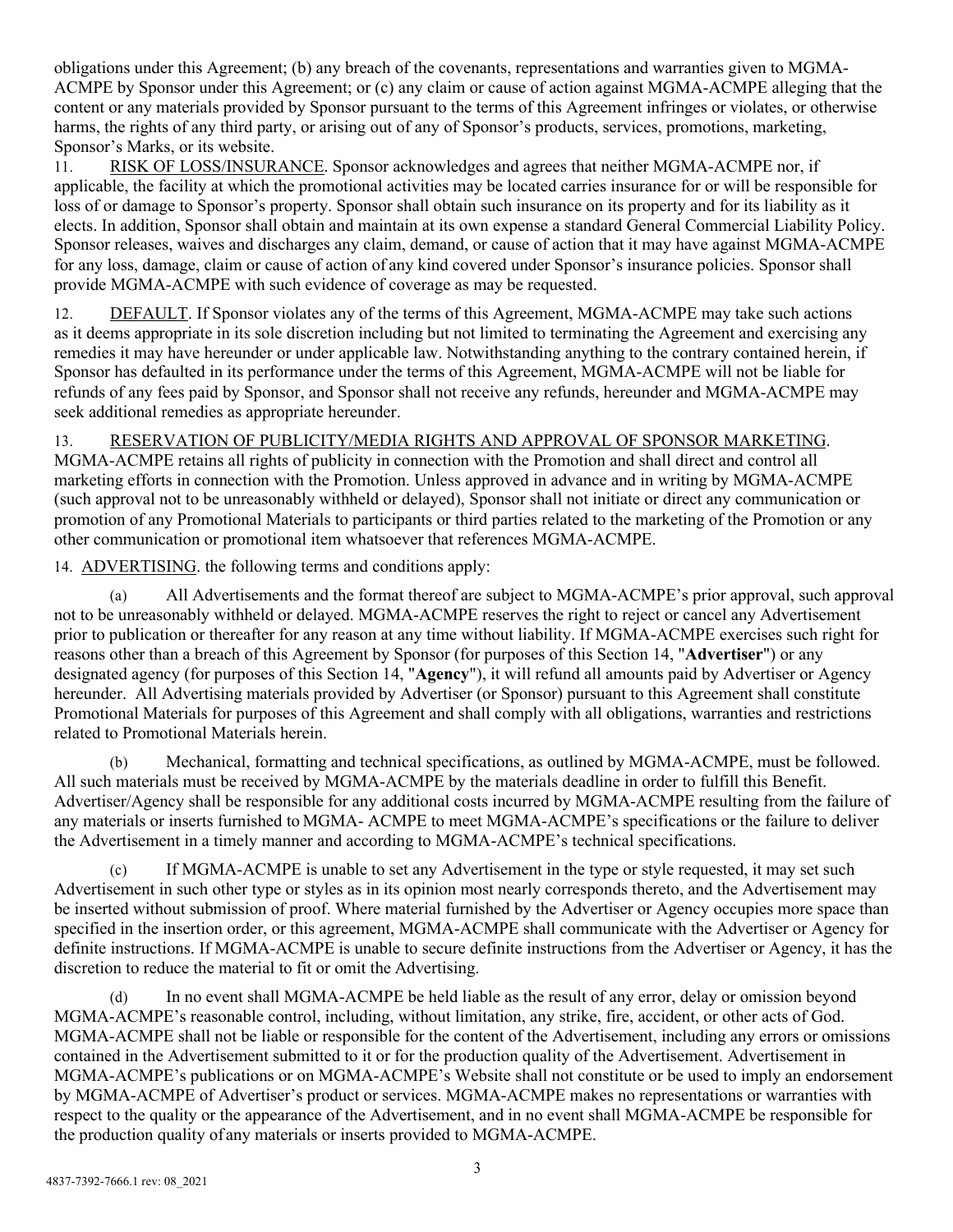(e) Advertiser and Agency represent and warrant that (i) all talent consents or releases have been obtained, to the extent required, and all necessary consents and permissions have been obtained for the Advertisement to be used and, if applicable, displayed on the Website and for the URL link to be made, (ii) they have the right and authority to place the Advertisement contracted for herein and, if applicable, to permit the URL link to be made and the content of the linked site to be used and displayed, (iii) nothing contained in the Advertisement or, if applicable, the URL link or the linked site, or use of the Advertisement or, if applicable, display of the Advertisement, the URL link or the linked site by MGMA-ACMPE under this Contract, will violate or infringe upon the rights of any person or entity, including, without limitation, any copyright, trademark, or right of publicity or privacy, or libel, defame or disparage any person or entity, or violate any law, rule or regulation, including, without limitation, any U.S. Postal regulations and (iv) the Advertisement and, if applicable, the URL link and the content of the linked site, do not contain any instructions, information or recommendations that, if followed or relied on, would result in injury to any person, property or thing.

15. TERM AND TERMINATION. Except as otherwise provided herein, the term of this Agreement shall extend through the completion of the Promotion. If a Beginning Date and Ending Date for any Benefits are specified the applicable Benefits shall commence on the specified Beginning Date and continue until the specified Ending Date. To the extent that this Agreement contemplates (whether or not specified) that a party shall perform an obligation after expiration or termination of this Agreement, such obligation and all provisions of this Agreement relating thereto shall survive the termination of this Agreement. In the event that MGMA-ACMPE determines, in its sole discretion, for any reason and at any time, that Sponsor should not be asponsor of the Promotion, MGMA-ACMPE may terminate this Agreement unilaterally by giving Sponsor notice of such termination and a pro-rata refund of fees paid by Sponsor based upon the portion of the Benefits described in **Exhibit A** that were not received or will not be provided (except in the case of termination pursuant to Section 14 hereof) and MGMA-ACMPE shall have no further liability hereunder.

16. Governing Law. These terms will be governed by and interpreted in accordance with all applicable local, state, and federal laws, rules, regulations, ordinances, and codes, and future modifications thereto, and by the laws of the jurisdiction of the Colorado, without regard to conflicts of law principles thereof. For purposes of all claims brought under this Agreement, each of the Parties hereby irrevocably submits to the exclusive jurisdiction of the state and federal courts located in the Colorado.

17. MISCELLANEOUS. Except as expressly set forth herein, this Agreement, together with all exhibits, constitutes the entire agreement between Sponsor and MGMA-ACMPE and supersedes all prior agreements and understandings relating thereto, including but not limited to theSponsorship Brochure. This Agreement may be amended only by a writing signed by Sponsor and MGMA-ACMPE. The relationship of Sponsor and MGMA-ACMPE hereunder shall be solely that of independent contractors. All notices and other communications provided for hereunder shall be in writing and shall be deemed effective only if and when sent via telefacsimile (with a completed confirmation), delivered by hand, sent by mail, postage prepaid, or delivered by overnight courier service, addressed to the parties at the addresses set forth in this Agreement. No failure of any party to give notice of or seek a remedy for any violation of this Agreement or to insiston strict performance hereunder shall reduce, impair, or affect such party's rights to later seek such remedy or insist on such performance with respect to the same or other violations or failure, regardless of such party's knowledge or lack of knowledge thereof. This Agreement may be executed by facsimile signature and in counterparts. The person executing the Agreement on behalf of Sponsor represents and warrants that such person has all necessary power and authority to execute this Agreement on behalf of Sponsor and that Sponsor shall be legally bound by the terms of this Agreement.

18. FACILITY RULES AND REGULATIONS. Any rules and regulations of the facility where the Promotional activities are held are incorporated into this Agreement to the extent applicable and Sponsor agrees to be bound by such rules and regulations. MGMA-ACMPE will provide Sponsor with a copy of such rules and regulations. Such rules and regulations will not be incorporated into this Agreement until such rules and regulations are sent to Sponsor. 19. LIST RENTAL TERMS AND CONDITIONS. If the Benefits in Exhibit A contain list rentals, the following terms and conditions also apply.

(a) PURPOSE. This Agreement sets forth the terms and conditions on which the "**List Renter**" (for purposes of this Agreement, also known as the Sponsor) shall be allowed to carry out one or more activities whereby List Renter may communicate certain messages or communications about the List Renter ("**List Rentals**" or "**List Rental Activities**") to MGMA-ACMPE's proprietary list of members (collectively, the "**MGMA-ACMPE List**"). E-mail addresses, phone numbers, and facsimile numbers of MGMA-ACMPE Members/Customers are NOT included in the MGMA-ACMPE List and each List Renter acknowledges and agrees that it is required to use a MGMA-ACMPE approved vendor for all email communications to the MGMA-ACMPE List and shall adhere to any further restrictions or requirements of MGMA-ACMPE or such vendor in connection with any List Rental Activity.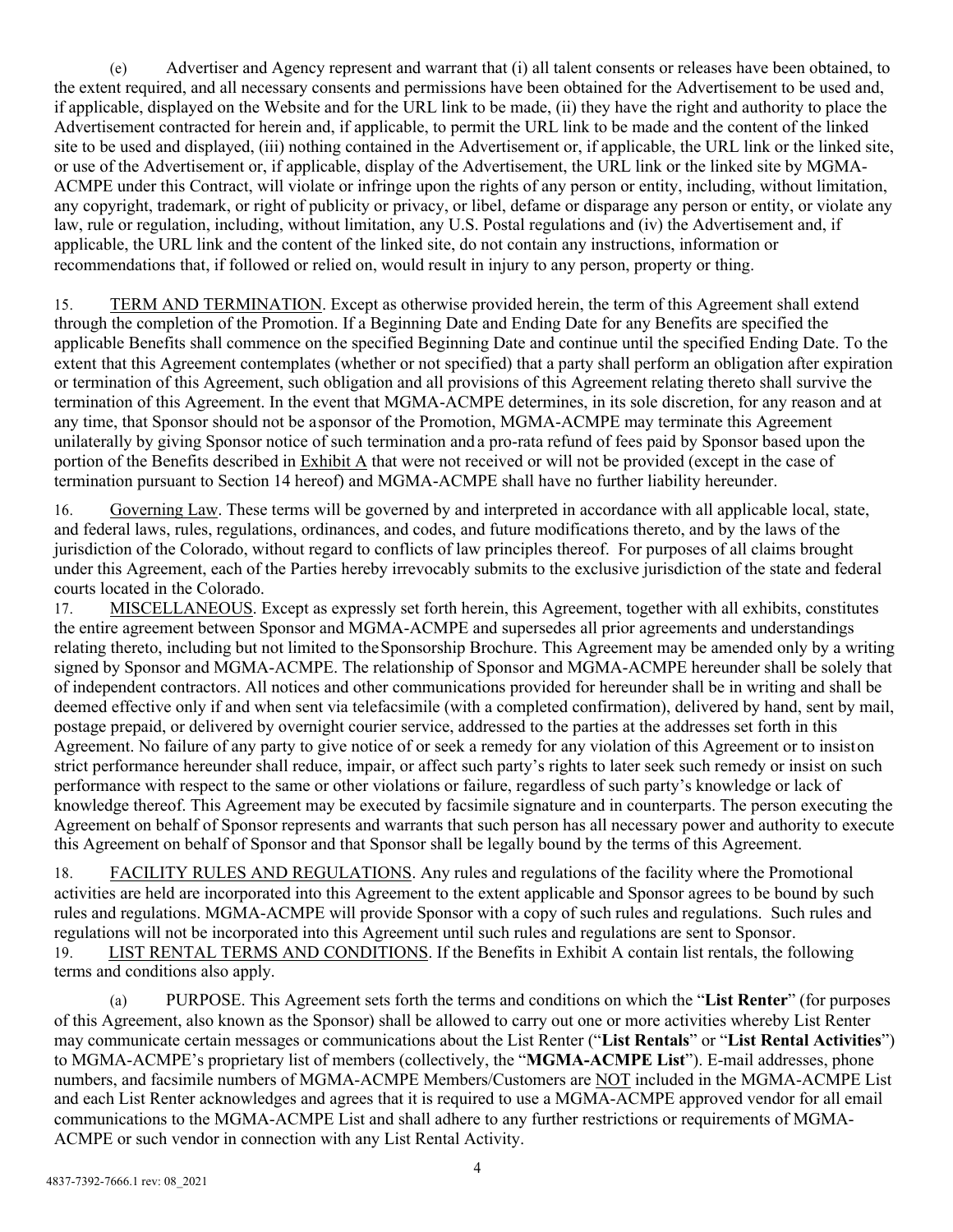(b) GRANT OF LICENSE. MGMA-ACMPE grants List Renter a limited, non-exclusive, non-transferable license to distribute mail pieces and/or an email message to MGMA-ACMPE Members/Customers included in the MGMA-ACMPE List only in connection with the approved pieces and/or messages. In no event shall List Renter use the MGMA-ACMPE List, or any portion thereof, more than once for each contracted List Rental Activity or communication. List Renter acknowledges that this Agreementshall not be deemed to limit MGMA-ACMPE from otherwise promoting, marketing, publishing, distributing or renting the MGMA-ACMPE List to other third parties. List Renter's mail pieces and/or email message to MGMA-ACMPE Members/Customers in the MGMA-ACMPE List shall not constitute or be used to imply an endorsement by MGMA- ACMPE of List Renter's products or services. Auto response messages to List Renter's email do not represent the intent of the MGMA-ACMPE Member/Customer to receive additional information from the List Renter and harvesting of contact information from auto-response messages for future contact by the List Renter shall constitute a breach of contract and contract shall immediately be terminated. List Renter (Sponsor) shall adhere to all applicable privacy laws, CAN-SPAM, and other laws and regulations regarding email solicitations and shall be solely responsible for compliance with such laws or regulations. List Renter (Sponsor) shall indemnify and hold harmless MGMA-ACMPE, its affiliates, officers, directors, employees, agents and any third party vendor supporting the List Rental Activities as authorized by MGMA-ACMPE to distribute to the MGMA-ACMPE List, for any liabilities, lawsuits, damages, claims, payments, judgements, costs and expenses (including reasonable attorney's fees) suffered by or incurred by MGMA-ACMPE related any actions by List Renter in connection with the MGMA-ACMPE List, including any such liabilities, damages, claims, costs or expenses incurred in connection with any violation of these terms and conditions or any applicable law by List Renter.

(c) SUBMISSION OF SAMPLES TO MGMA-ACMPE FOR APPROVAL. MGMA-ACMPE will not distribute the direct mail MGMA-ACMPE List to List Renter until MGMA-ACMPE receives from List Renter a copy or sample of all email message and/or printed materials, literature, advertisement, or any other materials or information (collectively, "**Samples**") to be distributed by List Renter to MGMA-ACMPE Members/Customers included in the MGMA-ACMPE List. For email list rental, List Renter will work through a third-party list processing company and not receive a copy of the email list. All Samples are subject to MGMA-ACMPE's prior approval, such approval not to be unreasonably withheld or delayed. MGMA-ACMPE reserves the right to reject the Samples for any reason at any time without liability. List Renter shall not be entitled to any such refund in the event of a breach of the Terms and Conditions. List Renter shall not distribute to, or communicate with, any MGMA-ACMPE Members/Customers on the MGMA-ACMPE List any materials or information that deviate from Samples approved by MGMA-ACMPE. If List Renter's email or mail pieces deviate from the Samples approved by MGMA-ACMPE, List Renter must submit new Samples for approval by MGMA-ACMPE prior to distributing such materials to any MGMA-ACMPE Members or Customers on the MGMA-ACMPE List. In addition to the Samples and requirements above, List Renter shall ensure it complies with the following requirements in connection with all List Rental Activities:

- Email creative must be received within reasonable amount of time prior to the intended email transmission date.
- This email creative must include
	- 1) HTML files/emails (file extension ".html" or ".htm") with images embedded or hosted within the HTML by the Customer's organization.
	- 2) Text files/emails must be in a Notepad format (file extension ".txt").
	- 3) Each HTML/Text file must include a working opt-out mechanism.
		- a) Opt-out notices must be clear and conspicuous explaining how email recipients may opt-out of receiving email from you in the future.
		- b) The opt-out mechanism shall include an email address or other Internet-based way to allow email recipients to communicate their opt-out choice.
		- c) Any opt-out mechanism must be able to process opt-out requests for at least 30 days after the transmission of your email.
		- d) You cannot charge a fee, require the recipient to give you any personally identifying information beyond an email address, or make the recipient take any step other than sending a reply email or visiting a single page on an Internet website as a condition for honoring an opt-out request.
	- e) You must honor a recipient's opt-out request within 10 business days.
	- 4) Each HTML/Text file must have working URL's/links.
	- 5) Each HTML/Text file must include Customer's valid physical postal address.
	- 6) Each HTML/Text file must identify the message as an advertisement

• *Subject Line*

- (1) The subject line must reflect the content of the message.
- (2) The subject line cannot be deceptive or mislead the email recipient about the contents or subject matter of the message.
- (3) INFOCUS Marketing recommends a subject line no longer than 50 characters

• "*From Line" Name and Email Address*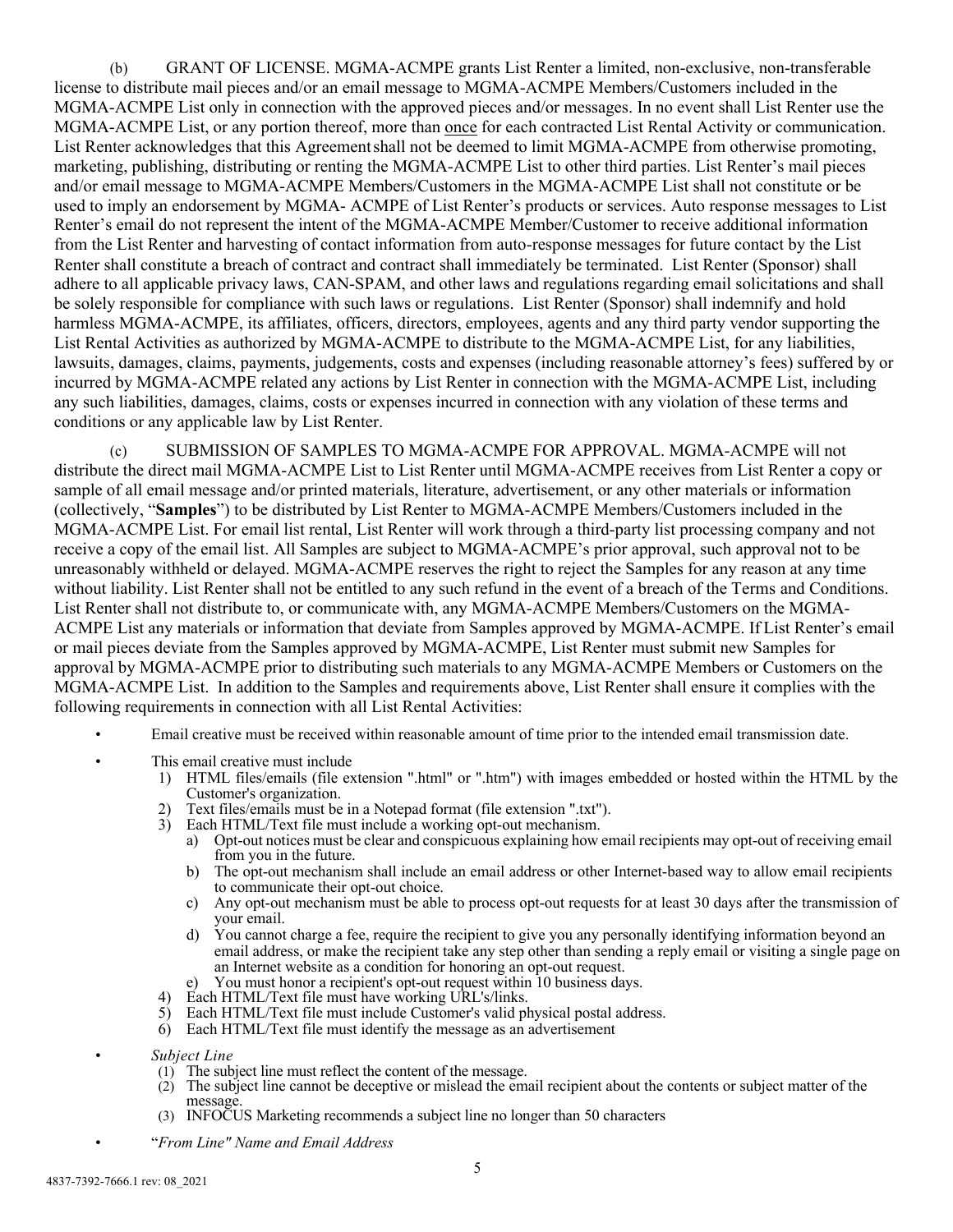(1) Customer must supply company or individual name that is clearly representative of their organization. The "From" address will contain the domain " $@$  mcssage.infocuslists.com". The supplied company or individual name will appear in the first part of the email address.

• List Renter shall not include or use attachments in any email transmission.

(d) PROPRIETARY RIGHTS. The MGMA-ACMPE List is, and shall remain, the sole and exclusive property of MGMA- ACMPE, and all title and interest in it remains in MGMA-ACMPE. All applicable common law and statutory rights in the MGMA-ACMPE List, including, but not limited to, rights in any confidential and trade secret material, trademarks, service marks, company names, company logos, other proprietary marks, product names, patents and copyrights, are, and shall remain, the sole and exclusive property of MGMA-ACMPE and are not conveyed under this Agreement. List Renter will not disclose, publish, transfer, duplicate, tag, download, manipulate, reproduce, resell, distribute, sublicense or use for any unlawful purpose, in any form or manner whatsoever, all or any portion of the MGMA-ACMPE List, nor permit any third party to do so. List Renter is prohibited further from making any modifications, adaptations, enhancements, changes, or derivative works of the MGMA-ACMPE List.

(e) ASSIGNMENT. List Renter shall not assign or otherwise transfer any of its rights or obligations under the List Rental Agreement, without the prior written consent of MGMA-ACMPE.

(f) INJUNCTION. List Renter agrees and acknowledges that any use or disclosure of the MGMA-ACMPE List by List Renter in violation of this Agreement, or any breach by List Renter of the license provisions of this Agreement, shall cause MGMA- ACMPE irreparable harm for which monetary damages or other remedies will be inadequate. List Renter agrees that, in such event, MGMA-ACMPE shall be entitled to seek injunctive or other equitable relief without the necessity of posting a bond, in addition to seeking any other remedies available to MGMA-ACMPE hereunder or under applicable law.

COMPLIANCE WITH APPLICABLE LAWS. In connection with this Agreement and with its rights and obligations hereunder, List Renter agrees to comply with all applicable laws, rules, and regulations.

(h) FORCE MAJEURE. MGMA-ACMPE is not liable under the List Rental Agreement for non-performance caused by events or conditions beyond MGMA-ACMPE's control, including, without limitation, any strike, fire, accident, or other acts of God.

(i) WARRANTY. Without limiting the generality of the terms of Section 11, MGMA-ACMPE represents, warrants and covenants that its collection, storage, use, transmission and disclosure of personal information included in List Rental to Sponsor hereunder has been and shall be in accordance with all applicable laws related to data privacy and/or data security; provided such transmission and disclosure is only intended to be directly to Sponsor for its internal confidential use. At or prior to the point of collection of such personal information contained on the MGMA-ACMPE List, MGMA-ACMPE shall provide to all individuals whose personal information is transmitted to Sponsor under this Agreement an up-to-date, complete, accurate and reasonably accessible privacy notice regarding the proposed uses and disclosures of the personal information, including those contemplated by this Agreement ("**Privacy Notice**"). MGMA-ACMPE shall be responsible for obtaining all necessary consents and opt-ins by individuals whose personal information is disclosed to Sponsor under this Agreement; if MGMA-ACMPE receives a notification by an individual that such individual does not wish his or her information to be shared with, or used by, Sponsor, MGMA-ACMPE shall promptly notify Sponsor of that fact. MGMA-ACMPE will maintain and enforce an information security program for the protection of personal information, including commercially reasonable administrative, physical, and technical measures to protect the confidentiality, availability and integrity of the personal information and ensure the proper disposal and destruction of personal information. MGMA-ACMPE will notify Sponsor of any actual or reasonably suspected breach of security known to MGMA-ACMPE that has resulted in, or creates a reasonable risk of, unauthorized access to personal information without undue delay, and in any event before the expiration of any deadline for such disclosure imposed by law. Sponsor/List Renter shall be solely responsible for compliance with the restrictions and obligations herein related to the use of the any MGMA-ACMPE List and any contact of individuals on such list. MGMA-ACMPE does not represent and warrant that Sponsor/List Renter shall have the right to contact such member in connection with Sponsor/List Renter's products or services and shall not have any responsibility to Sponsor/List Renter in connection with such entity's actions.

- (j) No Guarantee. List Renter acknowledges and agrees:
	- Transmission dates for all List Rental Activities are subject to availability and not guaranteed. • All email transmissions include a test email for MGMA-ACMPE approval before actual email transmission.

<sup>•</sup> *"Reply-To" Email Address*  $(i)$  Must have a working reply-to email address for email recipients to reply to and contact the Customer